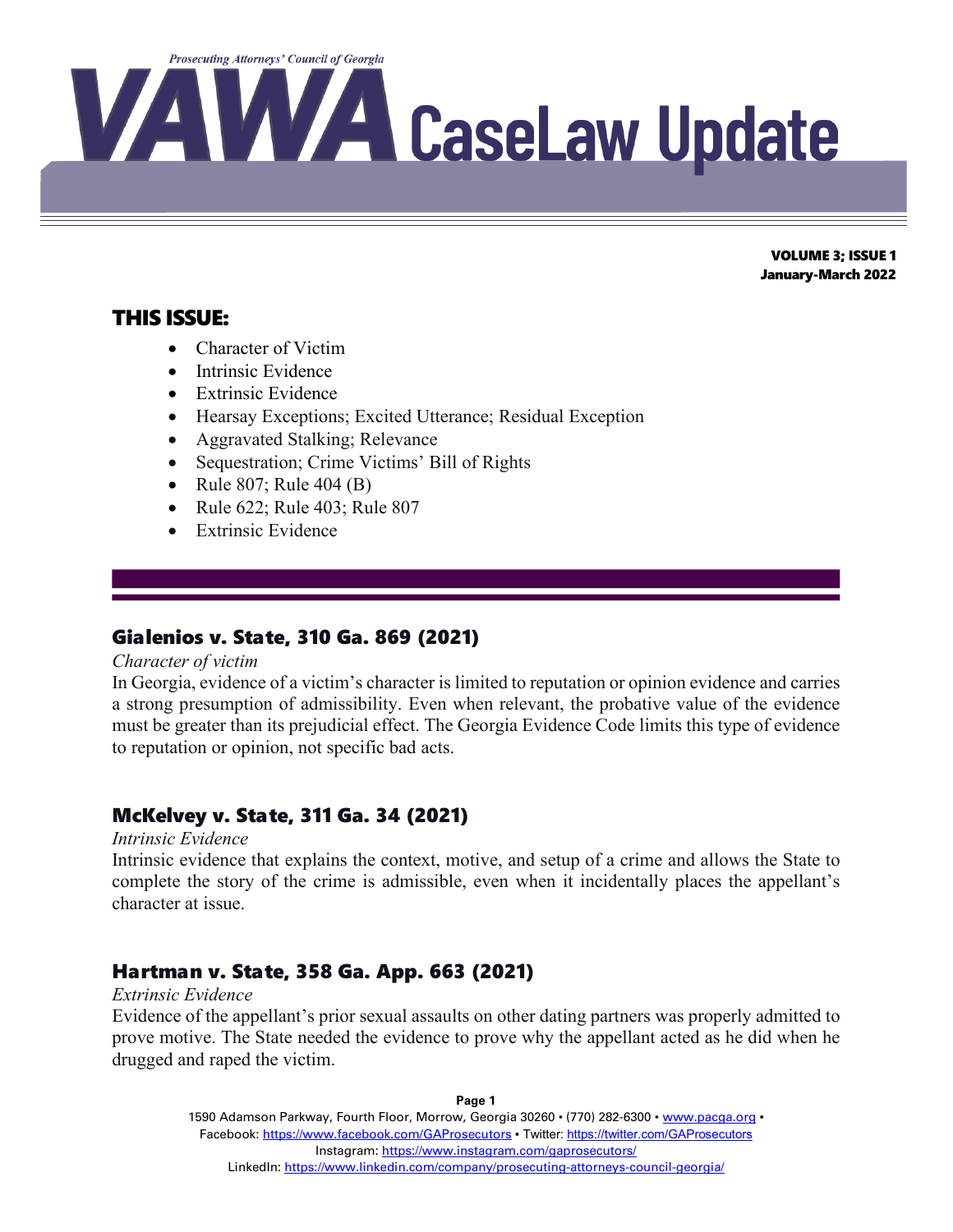

### Lopez v. State, 311 Ga. 269 (2021)

*Hearsay Exceptions; Excited Utterance; Residual Exception*

While in a state of excitement from the event, a victim's hearsay statements describing the circumstances of his stabbing and giving the name and description of his attacker were properly admitted under the dying declaration and excited utterance hearsay exceptions. In addition, statements the victim made to friends about the nature of his relationship with the appellant had exceptional guarantees of trustworthiness to be admitted under the residual exception because of his long relationship with them and the circumstances under which they were made.

# Frilando v. State, 360 Ga. App. 50 (2021)

### *Aggravated Stalking; Relevance*

In order to establish the pattern of harassing and intimidating behavior sufficient to prove aggravated stalking, the State may present evidence of the prior history between the parties, appellant's surreptitious conduct, overtly confrontational acts, and any attempts by the appellant to have indirect contact or control the victim through third parties.

### Miller v. State, 359 Ga. App. 380 (2021)

*Sequestration; Crime Victims' Bill of Rights*

The victim of a crime is statutorily exempt from the rule of sequestration unless that victim is shown to be a material and necessary witness, and there is a substantial probability that his or her presence in the courtroom would prevent a fair trial. The State's chief investigative agent may also be exempt from the rule when the State can show that their presence is necessary to assist "with regard to matters that might come up during the course of the trial regarding things that occurred during the investigation."

# Jones v. State, 311 Ga. 455 (2021)

### *Rule 807; Rule 404 (B)*

Because a victim's own writings describing acts of domestic violence may bear an increased level of trustworthiness, diary entries written by the deceased victim about the appellant's anger and her fear of him, which left her constantly worried, had sufficient guarantees of trustworthiness to be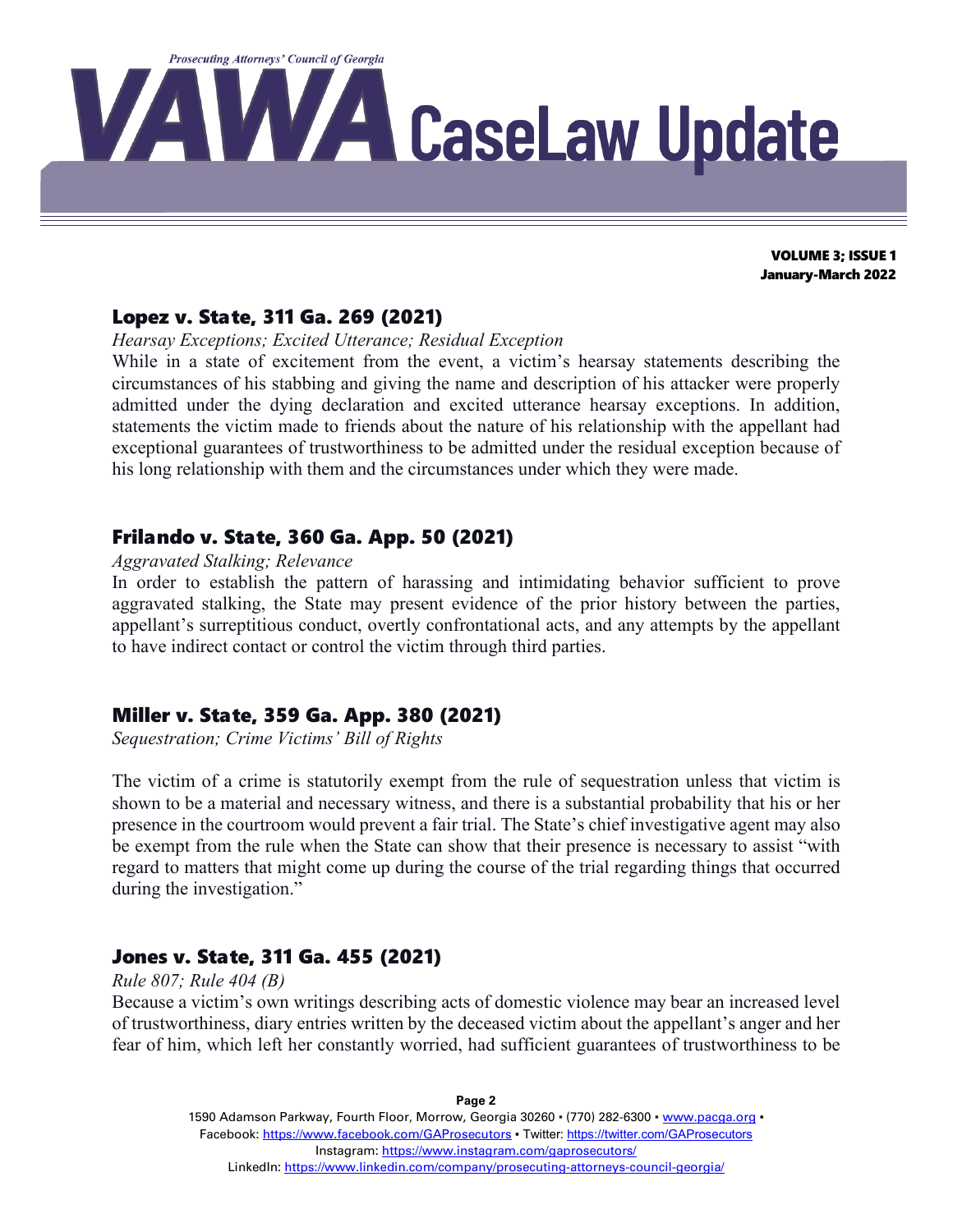

admissible under Rule 807. Evidence of the appellant's assault on previous partners was relevant to show that the appellant acted with malicious intent to cause bodily harm to the victim.

## Merritt v. State, 311 Ga. 875 (2021)

### *Rule 622; Rule 403; Rule 807*

The trial court properly prohibited the appellant from cross-examining a witness about his family's Romanichal background when there was no evidence admitted that the witness had any feelings of bias concerning the accused. Furthermore, the appellant did not create a factual basis that racial bias or prejudice existed or influenced the witness' testimony. In addition, the relevance of the evidence was far outweighed by its prejudicial effect.

The deceased victim's statements to her friends about the abuse that occurred in her marriage had sufficient guarantees of trustworthiness. Courts have previously held that "a victim's description of prior acts of domestic violence against her to her family and friends carry an increased level of trustworthiness."

# Whitson v. State, 359 Ga. App. 757 (2021)

#### *Extrinsic Evidence*

Evidence of other acts of escalating harassment and retaliation the appellant committed against the victim and other romantic partners was admissible under Rule 404(B) because the behaviors helped prove his motive to control his romantic partners using legal and social means to engage in similar conduct.

### Castaneda v. State, 360 Ga. App. 316 (2021)

*Improper Bolstering; Prior Consistent Statements*

After a victim testified at trial about sexual abuse, the court improperly admitted the victim's video-recorded interview about the crime, which contained additional details that were not a part of the victim's original testimony. Because the appellant had not challenged the victim's credibility, the interview should not have been admitted as a prior consistent statement.